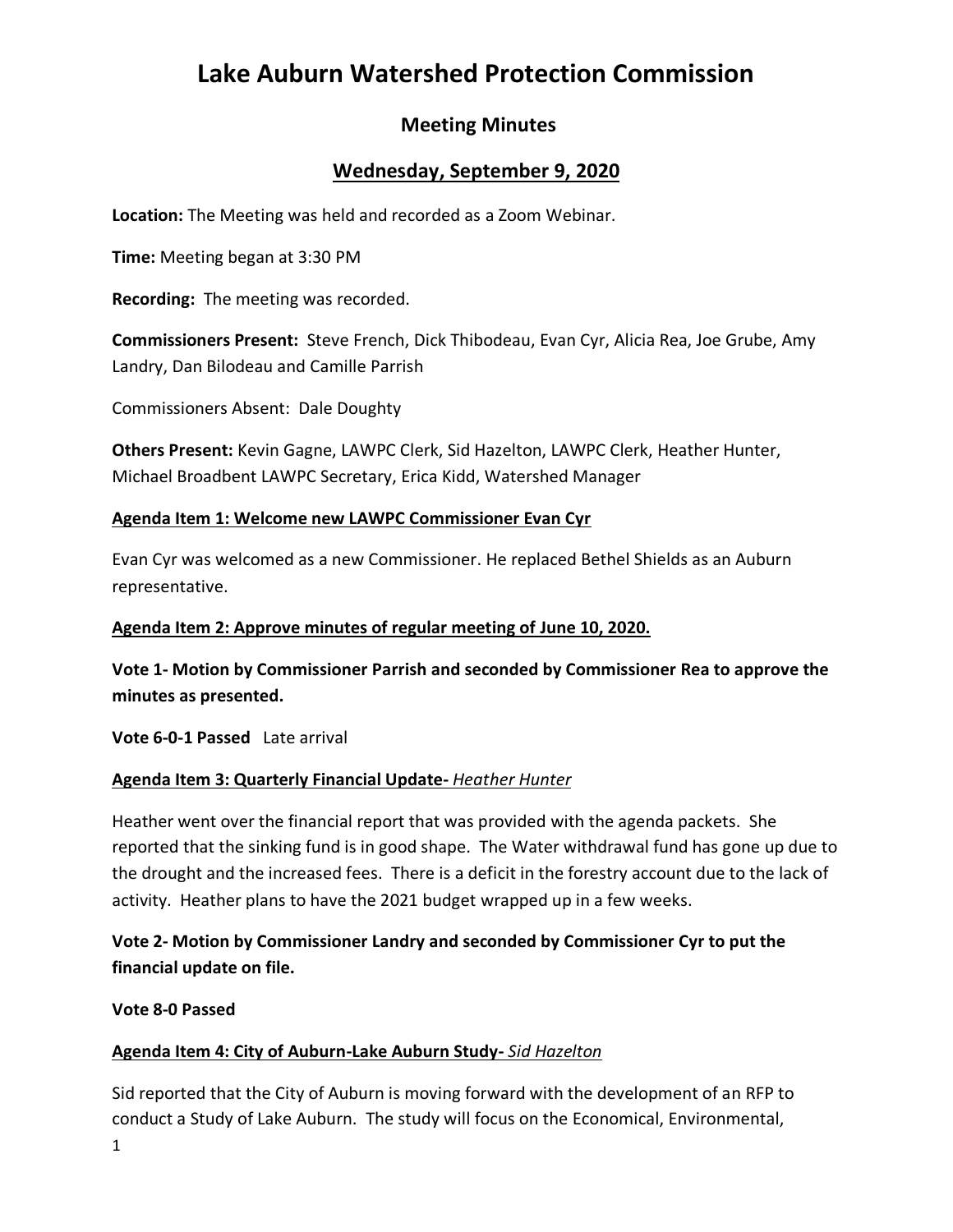Regulatory and community impacts to having Lake Auburn as a water Supply. Two Auburn Water Trustees will work with two City Council members to develop the RFP. Their hope is to have the RFP approved by January.

### **Agenda Item 5: Water Quality Update & Activity Report-** *Erica Kidd*

Erica made a couple of budget requests:

Re-allocate education and outreach, executive and administration funds to the Source Protection account. These funds will then be used to complete remediation work along Spring Road this year, 2020.

# **Vote 3- Motion by Commissioner Rea and seconded by Commissioner Bilodeau to transfer the requested funds to Source Protection**

### **Vote 8-0 Passed**

Erica's second request was to transfer the balance of the retained earnings account. This account has funds from a project that occurred in 2019 of about \$20,000.

# **Vote 4- Motion by Commissioner Landry and seconded by Commissioner French to transfer the requested funds to Source Protection**

### **Vote 8-0 Passed**

Erica is working on a compilation of all of the watershed studies that have been conducted over the last decade. This project list includes the Watershed Management Plan from 2010(due for an update). The best approach to update this plan is to meet with stake holders, review recommended projects and compare to work completed to date.

The next document that Erica reviewed was the Forestry Management Plan. Erica would like to update this plan and incorporate Commissioners comments. Erica also wanted to know if the Commissioners felt comfortable resuming logging activities on Commission land. There were concerns from Commissioners in regards to harvesting on steep slopes. The Commission would like to ensure that we have the proper Best Management Practices in place before starting work in those areas. Erica will update our Harvest Plan and list the properties that are scheduled to be harvested for review and consideration at the next meeting. It was agreed that there should be a workshop to review forestry practices and to meet with our forester.

The next document that Erica sent to Commissioners was the Draft Land Management Plan. Lynne Richards had spent time working on this but it had never been approved by the Commissioners. Erica would like to receive input and comments from Commissioners on the plan. Erica will be adding a trail inventory to the plan.

The Blanchard Pond Study is an area currently being studied by Tighe Bond. They have found that while the pond does have high phosphorus the bigger source that was identified through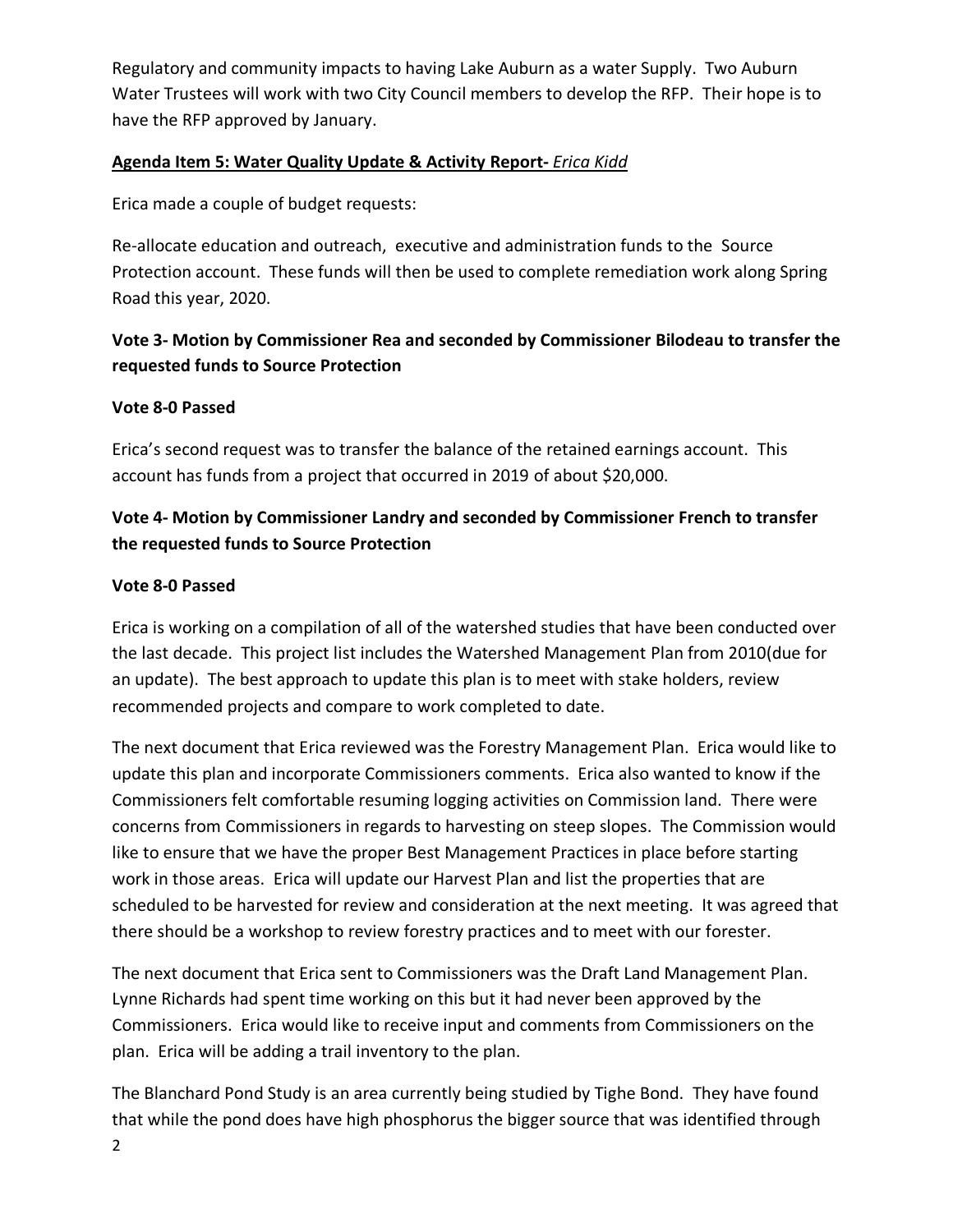the study was the outlet stream of the pond. This area may need some stream restoration to limit the phosphorus output.

Watershed activity update- Erica reported that a small unregistered boat capsized in the Lake. The occupants were ok. There have been several boats crossing over the buoy lines this summer. The Jay-Lynne Trailer Park had a sanitary sewer back-up on their service line that needed to be addressed. There has been some excavation around Roy's that needed to be remediated. There was also a property off Lakeshore Drive that was doing some waterfront improvements.

Erica introduced Sean Seary as the new Education and Outreach Coordinator. Sean provided an update on his activities since July. Sean has launched a social media app called Water Reporter. This is an interactive app to engage the public. Sean has been working to start a community science initiative. He has solicitated the participation of several partner organizations. Sean has been scheduling several programs to engage the public in Watershed activities. Sean is being trained in the Lakesmart Program; he will be a certified Lakesmart inspector to review potential projects in the watershed. Sean has also started working on the Southern Link Trail which would bring bike and pedestrian traffic to the southern end of the lake.

Water Quality Update- Erica reported that the Lake water quality is looking good. So far this year clarity has been good and phosphorus levels have remained low. This is good considering the current drought. Several similar lakes in Maine have experienced algae blooms this summer while we have not.

### **Agenda Item 6: Rt. 4 Reconstruction- Boat Launch Reconfiguration Update-** *Sid Hazelton*

Sid has been speaking with MDOT regarding this project which is scheduled to bid and construct in 2021. MDOT has agreed to re-locate the existing launch gates and to accommodate additional parking. This will be discussed further at the next meeting.

### **Agenda Item 7: Open Session-Public**

No Comments

### **Agenda Item 8: Open session for Commissioners**

Commissioner Grube pointed out that Commissioner Thibodeau was recently recognized for all of his efforts on Little Wilson Pond.

Dan Bilodeau expressed interest in working with staff on the southern loop trail. Dan suggested given the complexity of this work that we can schedule an extra meeting or form a subcommittee.